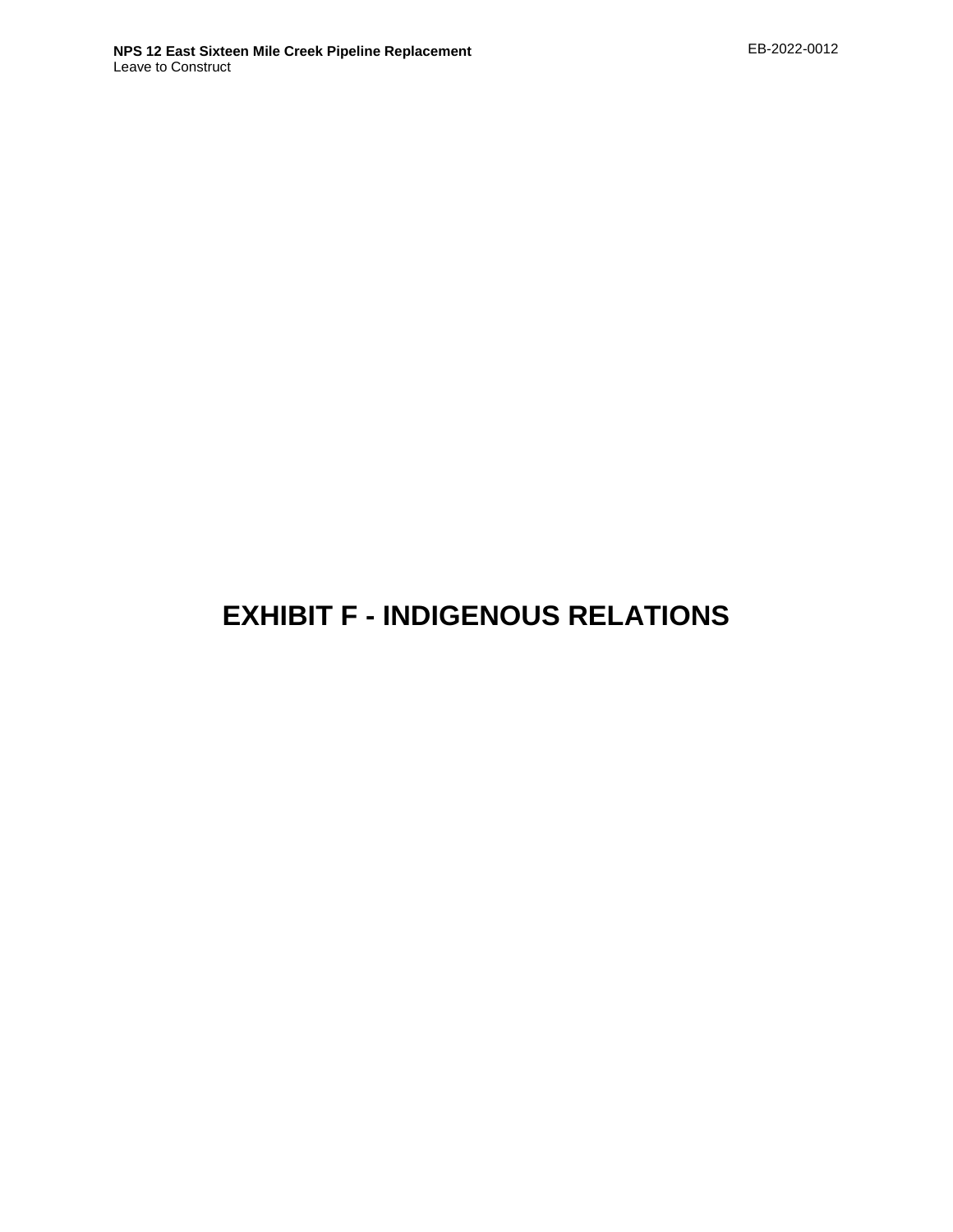#### **F.1.1. INDIGENOUS CONSULTATION SUMMARY**

#### *Introduction*

1. This section will elaborate on Sun-Canadian's approach to consultation activities with Indigenous communities for the Project.

#### Purpose of Indigenous Consultation

- 2. Indigenous consultation is required to support the LTC application as stipulated in:
	- a. Section 3.3 of the OEB Environmental Guidelines
	- b. The MOE Delegation Letter dated July 28, 2020.
- 3. The MOE identifies the purpose of the Indigenous Consultation section of the LTC as:
	- a. Document consultation in order for the MOE to determine if the consultation activities undertaken by the project proponent fulfill the requirements outlined within the Environmental Guidelines for the Location, Construction and Operation of Hydrocarbon Pipelines and Facilities in Ontario, 2016 and any delegated procedural aspects; and
	- b. Provide a record of comments and information received through consultation and document how these comments were considered, including whether the Project was modified as a result of these comments.
- 4. Sun-Canadian's approach to consultation, including how it has addressed the Crown's requirements, outline consultation activities undertaken to date and identify how consultation has influenced the project planning and design is outlined in Exhibit F of the Application.

#### Sun-Canadian's Guiding Principles

5. Sun-Canadian has an Indigenous Relations program which includes internal Indigenous awareness training, outreach including archeology, consultation, and environmental monitoring. Sun-Canadian has various programs and training which support human rights, environment and land matters.

#### Crown's Direction

- 6. In addition to Sun-Canadian's commitment to Indigenous relations, Sun-Canadian's approach to consultation has been guided by the requirements and expectations of the Crown.
- 7. The MOE provided a Delegation Letter dated July 28, 2020, delegating the procedural aspect of consultation to Sun-Canadian. While the Crown has a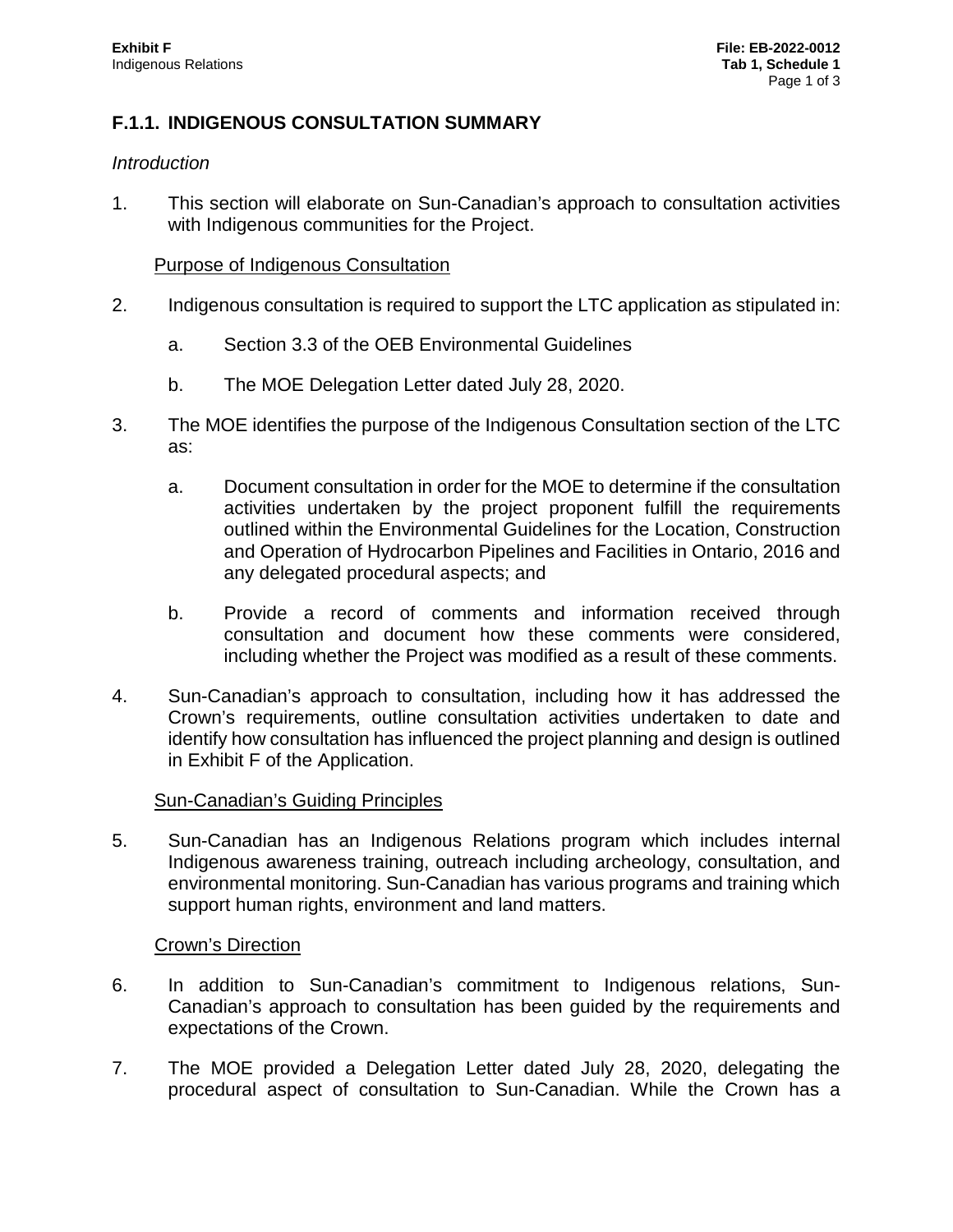constitutional duty to consult, and where appropriate, accommodate Indigenous communities, the Crown's may delegate the day-to-day, procedural aspects of consultation to project proponents.

#### Approach to Engagement and Consultation

- 8. Sun-Canadian's approach to consultation is proactive and flexible and takes reasonable steps to foster positive relationships with Indigenous communities. Identified communities have participated in and influenced consultation activities.
- 9. Sun-Canadian takes reasonable steps to foster positive relationships with the identified Indigenous communities and has maintained a Record of Consultation, as required by the MOE, describing activities carried out as part of the delegated procedural aspects of consultation. Additionally, Sun-Canadian bears the reasonable costs associated with the procedural aspects of consultation.
- 10. Sun-Canadian's approach to engagement and consultation has included virtual meetings with Indigenous communities to share the information required for communities to understand and assess the potential impacts on rights and responding to questions and concerns raised by Indigenous communities.

#### Identification of Indigenous communities

11. As described above, formal direction was provided by the MOE on which communities Sun-Canadian was delegated the procedural aspects of consultation. Sun-Canadian has followed the Crown's direction by initiating and continuing consultation efforts for the Project.

#### Crown's Direction on Duty to Consult

- 12. Indigenous communities were identified through provision of a Project Summary to the MOE on June 6, 2020. In addition to serving as formal notification of the Project in accordance with the Environmental Guidelines issued by the OEB, Sun-Canadian requested that the MOE provide direction on the duty to consult obligation for the Project.
- 13. MOE provided a response Delegation Letter dated July 28, 2020, delegating the procedural aspect of consultation to Sun-Canadian. While the Crown has a constitutional duty to consult and, where appropriate, accommodate Indigenous communities, procedural aspects of consultation were delegated to Sun-Canadian for:
	- a. The Huron Wendat Nation ("Huron Wendat");
	- b. The Mississaugas of the Credit First Nation (MCFN);
	- c. Six Nations of the Grand River (SNGR);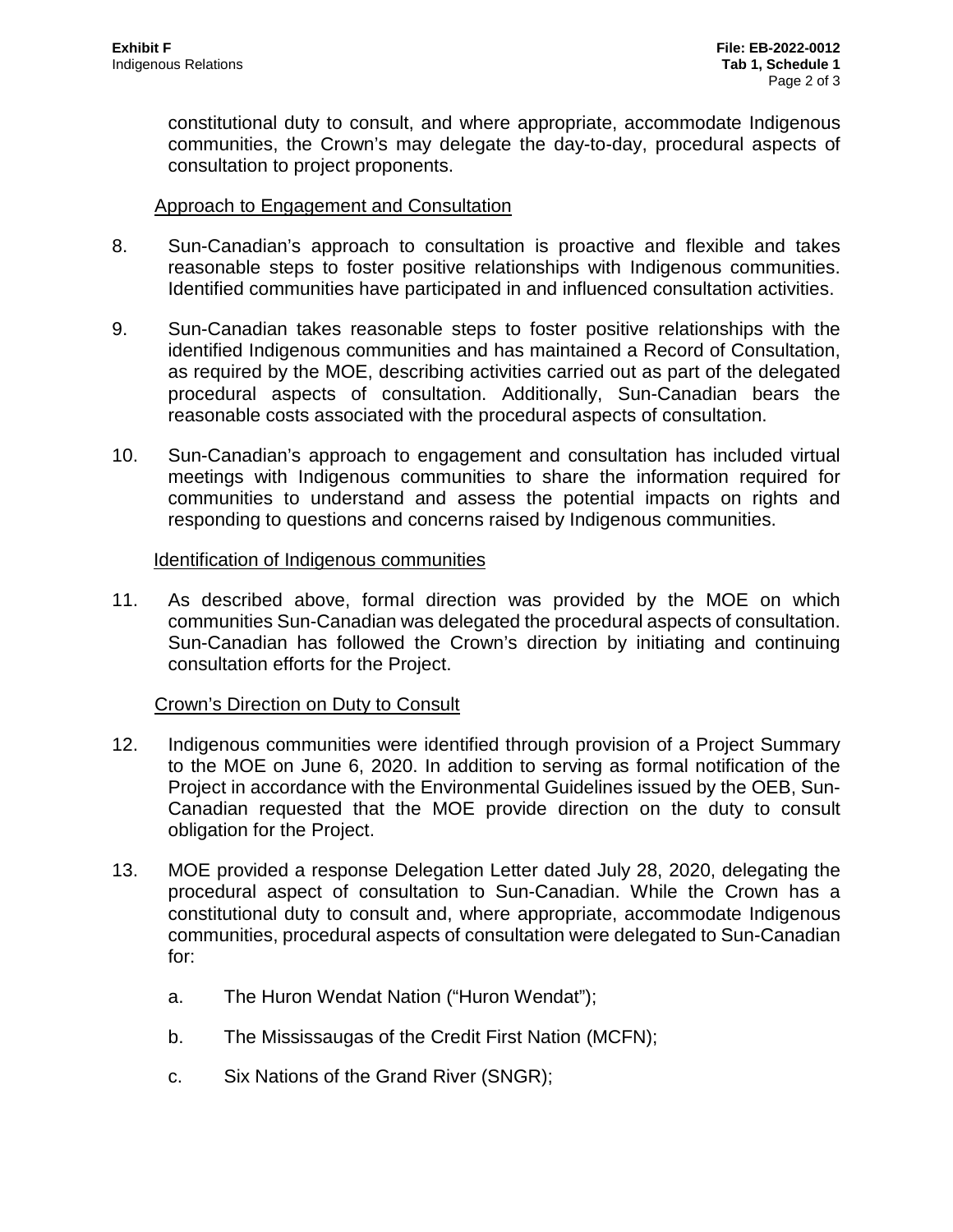**The ENDM Delegation Letter noted that consultation is** required with both the Six Nations Elected Council and Haudenosaunee Confederacy Chiefs Council ("HCCC"), and all correspondence with the HCCC should copy the Haudenosaunee Development Institute ("HDI").

#### Meeting the Crown's Direction

14. Based on the Crown's direction, which is outlined above, Sun-Canadian is consulting with Huron Wendat, MCFN, Six Nations, HCCC and HDI.

#### *Consultation Activities*

- 15. The consultation program allowed Indigenous communities to provide input for the Project. Throughout consultation, Sun-Canadian has been clear that it will work to ensure feedback, comments, and concerns can be raised by the communities at any time for consideration and response by Sun-Canadian and that process is not dependent on the OEB's defined regulatory consultation periods.
- 16. This section of the LTC consists of records representing the Project information shared and comments received during the pre-application filing period.
- 17. Exhibit F.1.2 contains a summary of Sun-Canadian's Indigenous consultation activities for the Project. Appendix 2 contains the records and associated supporting documentation related to Indigenous consultation.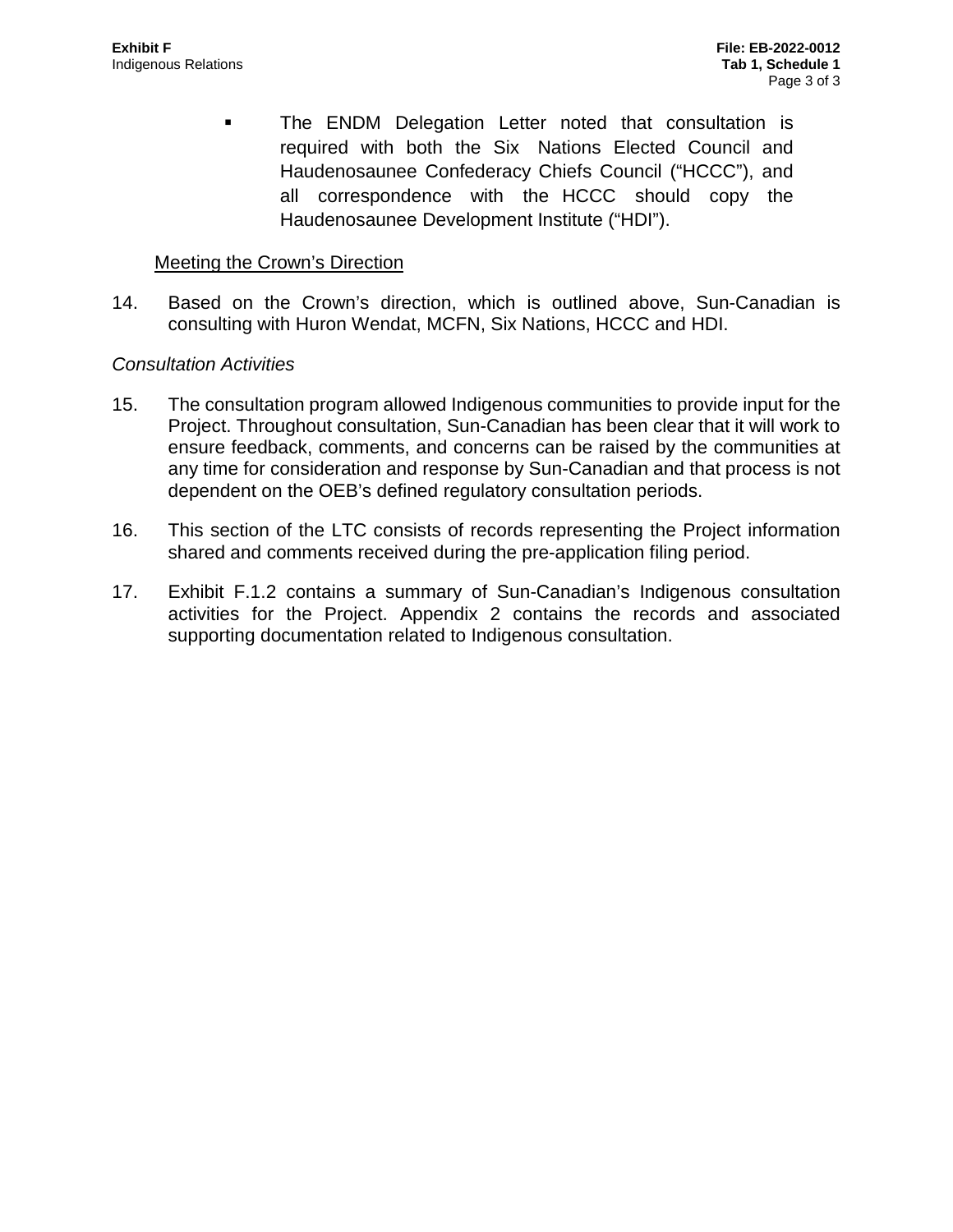### **F.1.2 INDIGENOUS CORRESPONDENCE SUMMARY TABLE**

## **Table F.1.2-1: Summary of Indigenous Correspondence**

| Line<br><b>Item</b> | Date of<br>Communication | <b>Community</b>                                                                                                       | Correspondent                                              | Method of<br>Communication | <b>Subject</b>                                | <b>Comment</b>                                                                                                                                                                                                                                                                                                                                                                                  |
|---------------------|--------------------------|------------------------------------------------------------------------------------------------------------------------|------------------------------------------------------------|----------------------------|-----------------------------------------------|-------------------------------------------------------------------------------------------------------------------------------------------------------------------------------------------------------------------------------------------------------------------------------------------------------------------------------------------------------------------------------------------------|
| 1                   | 6-Jun-20                 | Ministry of Energy,<br><b>Northern</b><br>Development and<br>Mines                                                     | Susan Jackson Sun-<br>Canadian Pipe Line<br>Company (SCPL) | Email                      | Project<br>Description and<br>Duty to Consult | Sun Canadian provided Project Description<br>and Duty to Consult request.                                                                                                                                                                                                                                                                                                                       |
| 2                   | 6-Jun-20                 | Mississaugas<br>of<br>the Credit First<br>Nation (MCFN)                                                                | Susan<br>Jackson<br>(SCPL)                                 | Email                      | Introduction<br>of<br>Project                 | Sun Canadian introduced the project and<br>noted they will consult with MCFN on the<br>project. Noted Sun-Canadian intends on<br>applying to the Ontario Energy Board which<br>involves notification to the Ministry of Energy,<br>Northern Development and Mines for their<br>determination of Duty to Consult. Anticipate<br>this Ministry will also be notifying MCFN of the<br>application. |
| 3                   | 6-Jun-20                 | Haudenosaunee<br>Confederacy<br><b>Chiefs Council</b><br>(HCCC) c/o<br>Haudenosaunee<br>Development<br>Institute (HDI) | Susan<br>Jackson<br>(SCPL)                                 | Email                      | Introduction<br>0f<br>Project                 | Sun Canadian introduced the project and<br>noted they will consult with MCFN on the<br>project. Noted Sun-Canadian intends on<br>applying to the Ontario Energy Board which<br>involves notification to the Ministry of Energy,<br>Northern Development and Mines for their<br>determination of Duty to Consult. Anticipate<br>this Ministry will also be notifying HDI of the<br>application.  |
| 4                   | 28-Jul-20                | Ministry of Energy,<br><b>Northern</b><br>Development and<br><b>Mines</b>                                              | Dan Delaquis                                               | Email                      | Project<br>Description and<br>Duty to Consult | The MENDM responded to Sun Canadian's<br>Project Description and Duty to Consult<br>request, dated on June 6, 2020 and provided<br>a list of indigenous communities that should<br>be consulted on the basis that they have or<br>have<br>constitutionally<br>may<br>protected<br>Aboriginal or Treaty rights that may be<br>adversely affected by the Project.                                 |
| 5                   | 12-Aug-20                | Haudenosaunee<br>Confederacy<br>Council<br>Chiefs<br>(HCCC)<br>c/o                                                     | Jackson<br>Susan<br>(SCPL)                                 | Email                      | <b>Notice</b><br>of<br>Commencement           | Sun Canadian introduced the project,<br>provided information on the Environmental<br>Study process, asked the community to                                                                                                                                                                                                                                                                      |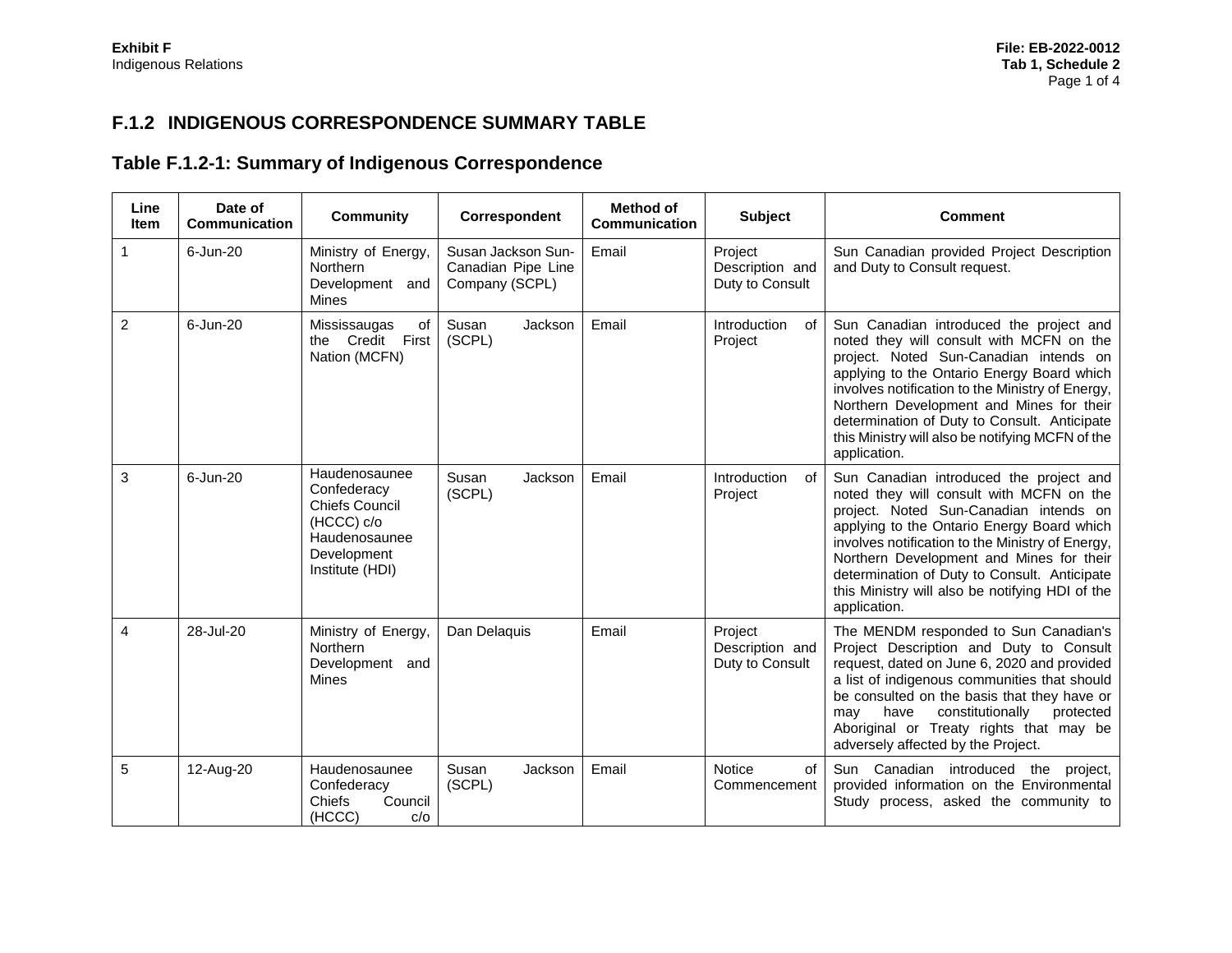| Line<br>ltem   | Date of<br><b>Communication</b> | <b>Community</b>                                        | Correspondent                                                                                                               | <b>Method of</b><br>Communication | <b>Subject</b>                                 | <b>Comment</b>                                                                                                                                                                                                                                                                                                                                                                                                                                                                                                            |
|----------------|---------------------------------|---------------------------------------------------------|-----------------------------------------------------------------------------------------------------------------------------|-----------------------------------|------------------------------------------------|---------------------------------------------------------------------------------------------------------------------------------------------------------------------------------------------------------------------------------------------------------------------------------------------------------------------------------------------------------------------------------------------------------------------------------------------------------------------------------------------------------------------------|
|                |                                 | Haudenosaunee<br>Development<br>(HDI)<br>Institute      |                                                                                                                             |                                   |                                                | provide comments and extended an offer to<br>hold a virtual meeting.                                                                                                                                                                                                                                                                                                                                                                                                                                                      |
| 6              | 12-Aug-20                       | Wendat<br>Huron<br>Nation (HWN)                         | Susan<br>Jackson<br>(SCPL)                                                                                                  | Email                             | Notice<br>οf<br>Commencement                   | Sun Canadian introduced the project,<br>provided information on the Environmental<br>Study process, asked the community to<br>provide comments and extended an offer to<br>hold a virtual meeting.                                                                                                                                                                                                                                                                                                                        |
| $\overline{7}$ | 12-Aug-20                       | Mississaugas<br>of<br>the Credit First<br>Nation (MCFN) | Susan<br>Jackson<br>(SCPL)                                                                                                  | Email                             | <b>Notice</b><br>οf<br>Commencement            | Sun Canadian introduced the project,<br>provided information on the Environmental<br>Study process, asked the community to<br>provide comments and extended an offer to<br>hold a virtual meeting.                                                                                                                                                                                                                                                                                                                        |
| 8              | 12-Aug-20                       | Six Nations of the<br>Grand<br>River<br>(SNGR)          | Susan<br>Jackson<br>(SCPL)                                                                                                  | Email                             | <b>Notice</b><br>of<br>Commencement            | Sun Canadian introduced the project,<br>provided information on the Environmental<br>Study process, asked the community to<br>provide comments and extended an offer to<br>hold a virtual meeting.                                                                                                                                                                                                                                                                                                                        |
| 9              | 9-Sep-20                        | <b>HWN</b>                                              | М.<br>Picard<br><b>SCPL</b>                                                                                                 | <b>Virtual Meeting</b>            | Discussion<br>οf<br>the<br>proposed<br>Project | The HWN and Sun Canadian held a virtual<br>meeting to discuss the Project. The HWN<br>noted they expect the project design to<br>preserve cultural resources as necessary.<br>This may include additional measures<br>resulting from any Stage 3 or beyond<br>findings. The HWN noted their interest in the<br>Project is with archaeology. Accordingly, the<br>HWN will participate in all archaeology<br>associated with this project - SCPL noted<br>they will ensure its archaeological consultant<br>works with HWN. |
| 10             | 22-Sep-20                       | <b>SNGR</b>                                             | L.<br><b>Bomberry</b><br>Robbin<br>Vanstone<br>Jen Mt.<br>Pleasant<br>LaForme<br>Dawn<br>Tanya Hill-Mountour<br><b>SCPL</b> | <b>Virtual Meeting</b>            | Discussion<br>of<br>the<br>proposed<br>Project | SNGR and Sun Canadian held a virtual<br>meeting to discuss the Project. SNGR would<br>like to participate in the Project via<br>construction<br>monitoring<br>during<br>the<br>construction phase of the project and during<br>archaeology work.                                                                                                                                                                                                                                                                          |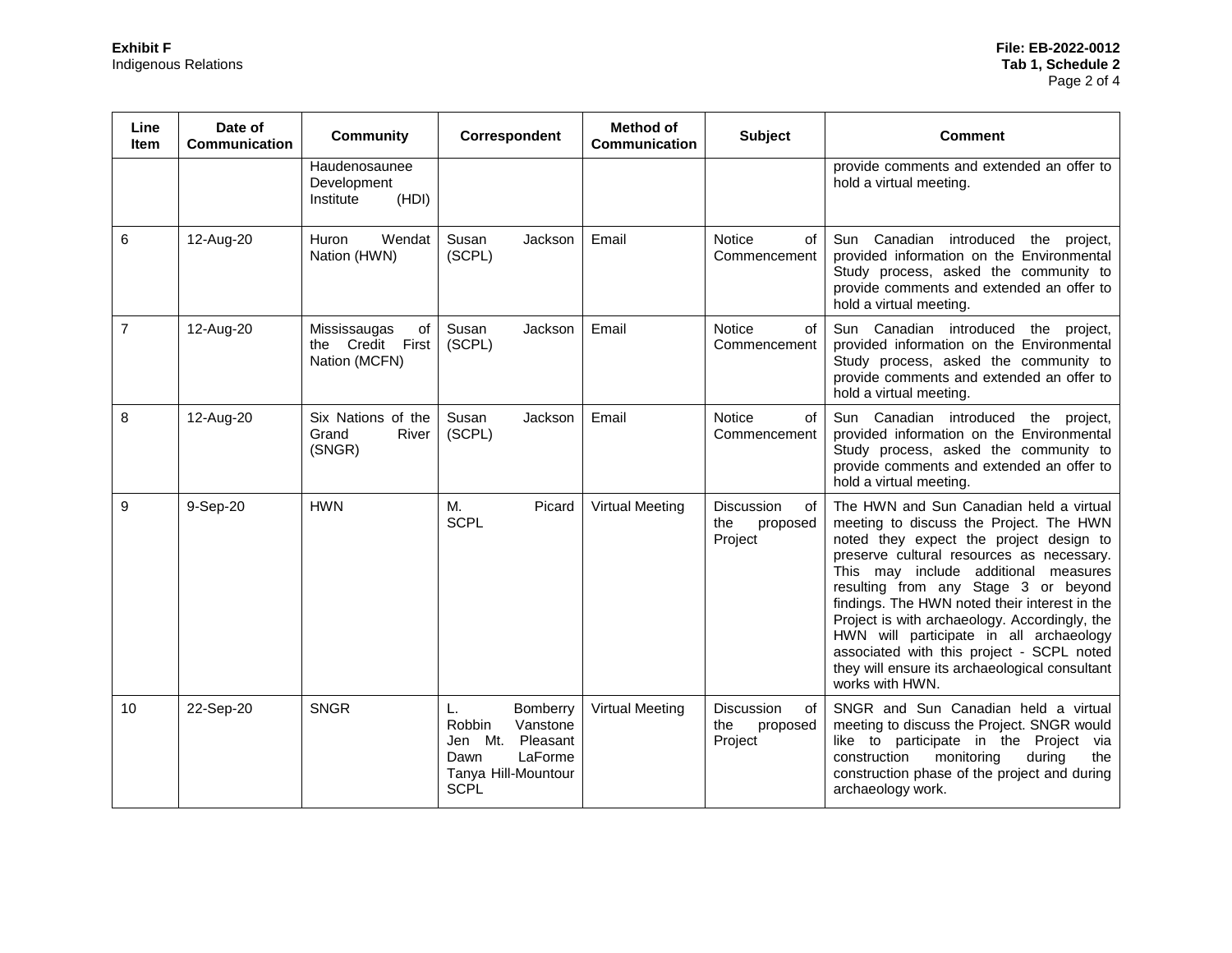| Line<br><b>Item</b>    | Date of<br>Communication | <b>Community</b> | Correspondent                                            | <b>Method of</b><br>Communication | <b>Subject</b>                                                  | <b>Comment</b>                                                                                                                                                                                                                                                                            |
|------------------------|--------------------------|------------------|----------------------------------------------------------|-----------------------------------|-----------------------------------------------------------------|-------------------------------------------------------------------------------------------------------------------------------------------------------------------------------------------------------------------------------------------------------------------------------------------|
| 11                     | 23-Sep-20                | <b>SNGR</b>      | Jen Mt. Pleasant                                         | Email                             | Information<br>on<br>community                                  | SNGR provided information on treaty rights,<br>stewardship, environment and wildlife.<br>Encouraged SCPL to act honourably and<br>familiarize with the culture and history of<br>SNGR.                                                                                                    |
| 12                     | 5-Oct-20                 | <b>MCFN</b>      | M.<br>LaForme<br>F.Sault<br>DeVries<br>M.<br><b>SCPL</b> | <b>Virtual Meeting</b>            | Discussion<br>of<br>the<br>proposed<br>Project                  | The MCFN and Sun Canadian held a virtual<br>meeting to discuss the Project. The MCFN<br>requested participation in all environmental<br>studies and monitoring, and noted they will<br>participate in the planned Stage 1&2<br>archaeology<br>(under<br>current<br>monitor<br>agreement). |
| 13a<br>13 <sub>b</sub> | 6-Oct-20                 | <b>MCFN</b>      | Susan<br>Jackson<br>(SCPL)                               | Email                             | Meeting minutes                                                 | Sun Canadian provided minutes from the<br>October 5, 2020 virtual meeting.                                                                                                                                                                                                                |
| 14a<br>14 <sub>b</sub> | 6-Oct-20                 | <b>SNGR</b>      | Susan<br>Jackson<br>(SCPL)                               | Email                             | Meeting minutes                                                 | Sun Canadian provided minutes from the<br>September 22, 2020 virtual meeting.                                                                                                                                                                                                             |
| 15                     | $1-Dec-20$               | <b>SNGR</b>      | Susan<br>Jackson<br>(SCPL)                               | Email                             | Invitation<br>for<br>fieldwork                                  | Sun Canadian invited the community to<br>participate in potential bat maternity roosting<br>habitat survey.                                                                                                                                                                               |
| 16                     | $1-Dec-20$               | <b>HWN</b>       | Susan<br>Jackson<br>(SCPL)                               | Email                             | Invitation<br>for<br>fieldwork                                  | Sun Canadian invited the community to<br>participate in potential bat maternity roosting<br>habitat survey.                                                                                                                                                                               |
| 17                     | 5-Feb-21                 | <b>HCCC</b>      | Susan<br>Jackson<br>(SCPL)                               | Email                             | Notice<br>οf<br>Release<br>of<br>Environmental<br>Report        | Sun Canadian<br>provided a link to the<br>Environmental<br>Report<br>and<br>requested<br>comments.                                                                                                                                                                                        |
| 18                     | 5-Feb-21                 | <b>HWN</b>       | Susan<br>Jackson<br>(SCPL)                               | Email                             | Notice<br>οf<br>Release<br>of<br>Environmental<br>Report        | Sun Canadian<br>provided<br>link to the<br>$\mathsf{a}$<br>Environmental<br>Report<br>and<br>requested<br>comments.                                                                                                                                                                       |
| 19                     | 5-Feb-21                 | <b>MCFN</b>      | Susan<br>Jackson<br>(SCPL)                               | Email                             | <b>Notice</b><br>οf<br>Release<br>of<br>Environmental<br>Report | Sun Canadian<br>provided<br>link to the<br>a<br>Environmental<br>Report<br>requested<br>and<br>comments.                                                                                                                                                                                  |